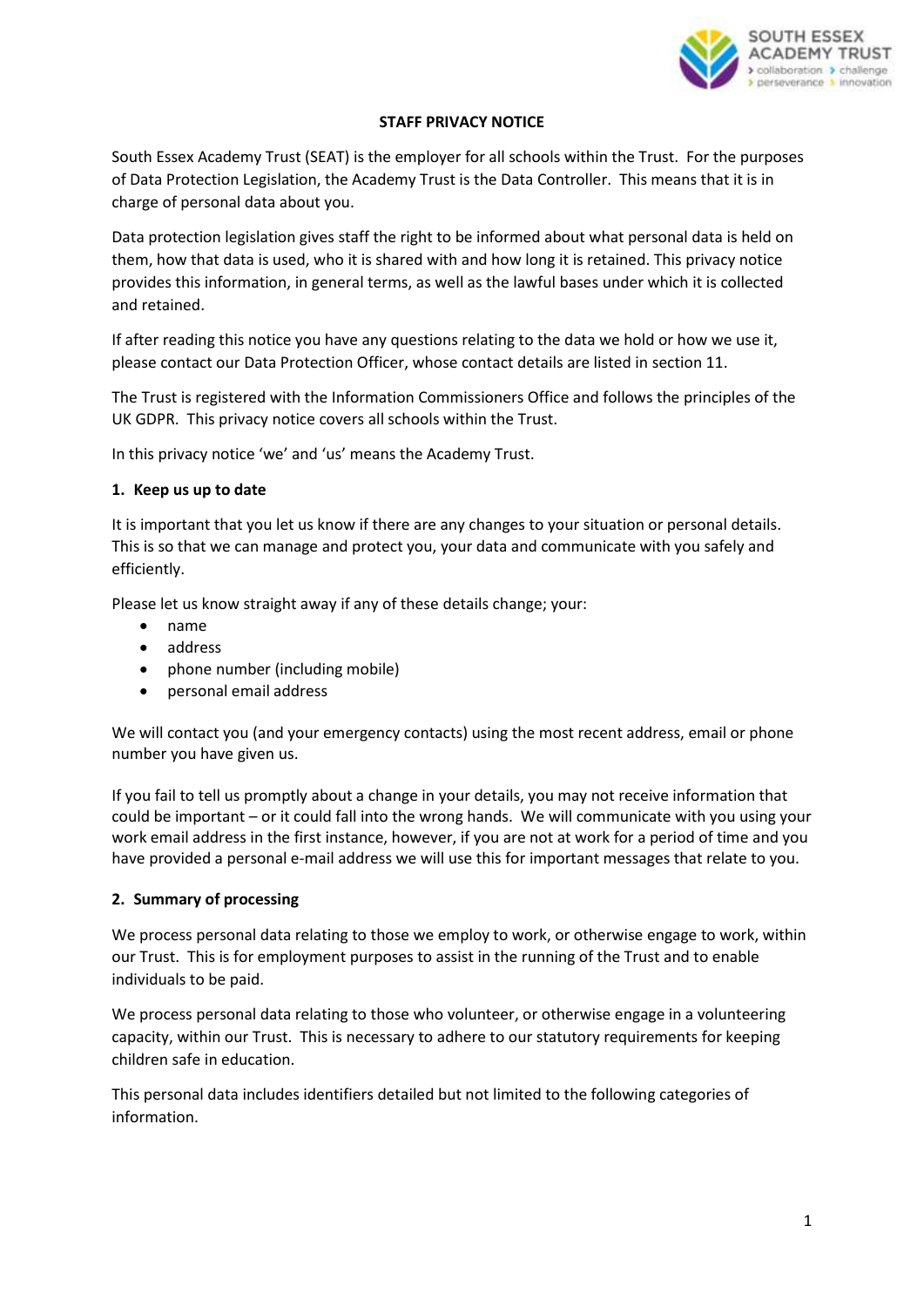

## **3. Categories of information**

The categories of information that we collect, hold and share include but are not limited to:

- Personal information (such as names, contact details, marital status, employee or teacher number & next of kin)
- Personal characteristic information (such as gender & age)
- Special category data (including health data, trade union membership & ethnic group)
- Recruitment information (including copies of right to work documentation and other information as part of the application process)
- Contract information (such as job roles, start dates, hours worked, pension, annual leave and salary information)
- Payroll information (such as bank account details, payroll records, tax status information and national insurance number)
- Qualifications (including, where relevant, subjects taught)
- Employment records (including work history, job titles, working hours, training records and professional memberships)
- Relevant information regarding safeguarding
- Work absence information (such as number of absences and reasons)
- Performance information and outcomes of any disciplinary and/or grievance procedures
- Photographs
- Driving licence information/insurance details
- CCTV footage
- Data about your use of the school's information and communications system

We may also collect, store and use information about you that falls into "special categories" of more sensitive personal data. This includes information about (where applicable):

- Race, ethnicity, religious beliefs, sexual orientation and political opinions
- Trade union membership
- Health, including any medical conditions, and sickness records

During the recruitment process we may receive information about you from a previous employer or an educational establishment which you have previously attended. You will know about this because you will have supplied us with the relevant contact details.

### **4. Why we collect and use this information**

We use school staff data to:

- communicate with staff
- facilitate safe recruitment as part of our safeguarding obligations
- support performance management
- enable the development of a comprehensive picture of the workforce and how it is deployed
- improve the management of workforce data across the sector
- inform the development of recruitment and retention policies
- enable individuals to be paid
- allow better financial modelling and planning
- enable monitoring of selected protected characteristics
- ensure compliance with our legal obligations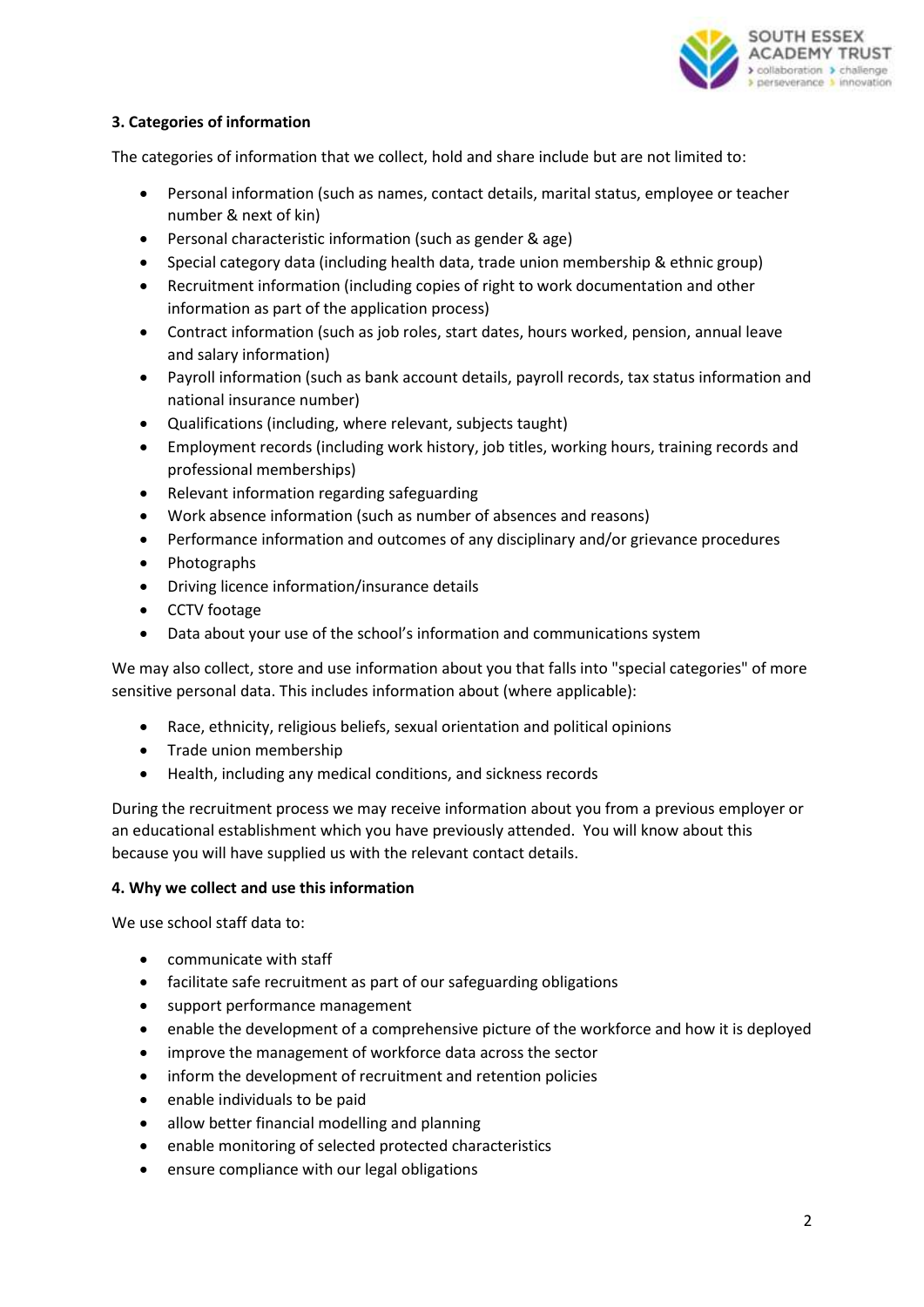

- enable ethnicity and disability monitoring
- support the work of the School Teachers' Review Body

### **5. Collecting staff information**

The majority of staff information collected is obtained directly from you either as part of the recruitment process or your commencement of employment via initial application and payroll paperwork.

Whilst most of the information you provide to us is mandatory, some of it is provided to us on a voluntary basis. In order to comply with the UK General Data Protection Regulation, we will inform you whether you are required to provide certain information to us or if you have a choice in this.

We may also hold data about you which has been provided by another party, such as a local authority, a government department or agency, a police force, court of law or tribunal.

### **6. The lawful bases on which we use this information**

Collecting and using your information in this way is lawful because;

- the processing is necessary for the performance of a contract which you are party i.e. your employment contract or in order to take steps at your request prior to entering into a contract
- processing is necessary for compliance with a legal obligation to which we/you are subject, for example our legal duty to safeguard pupils
- processing is necessary for the performance of our education function, which is a task carried out in the public interest or in the exercise of official authority, this could include a School Prospectus
- processing is necessary in order to protect vital interests of yourself or others i.e. to protect pupils from harm.
- you have given consent to the processing of your personal data for one or more specific purposes.

Where consent has been obtained to use your personal data, this consent can be withdrawn at any time. This will be made clear when we ask for consent and we will explain how consent can be withdrawn.

Less commonly, we may process data under the lawful basis that it is in our legitimate interests or the legitimate interests of a third party to do so, provided your interests and fundamental rights do not override those interests. For example, we may rely on legitimate interests when seeking professional advice**.**

In these circumstances we would be using the data in a way that would be reasonably expected by you and the processing will have a minimal privacy impact or there will be a compelling justification for the processing.

There may be more than one basis which justifies our processing of a particular category of your data.

If we need to process any special category data under Article 9 of the UK GDPR which is of a more sensitive nature, we will only do so if we have a lawful basis to do so under Paragraph 2 of Article 9 of the UK GDPR.

No decisions are made by the school through automated decision making (including profiling).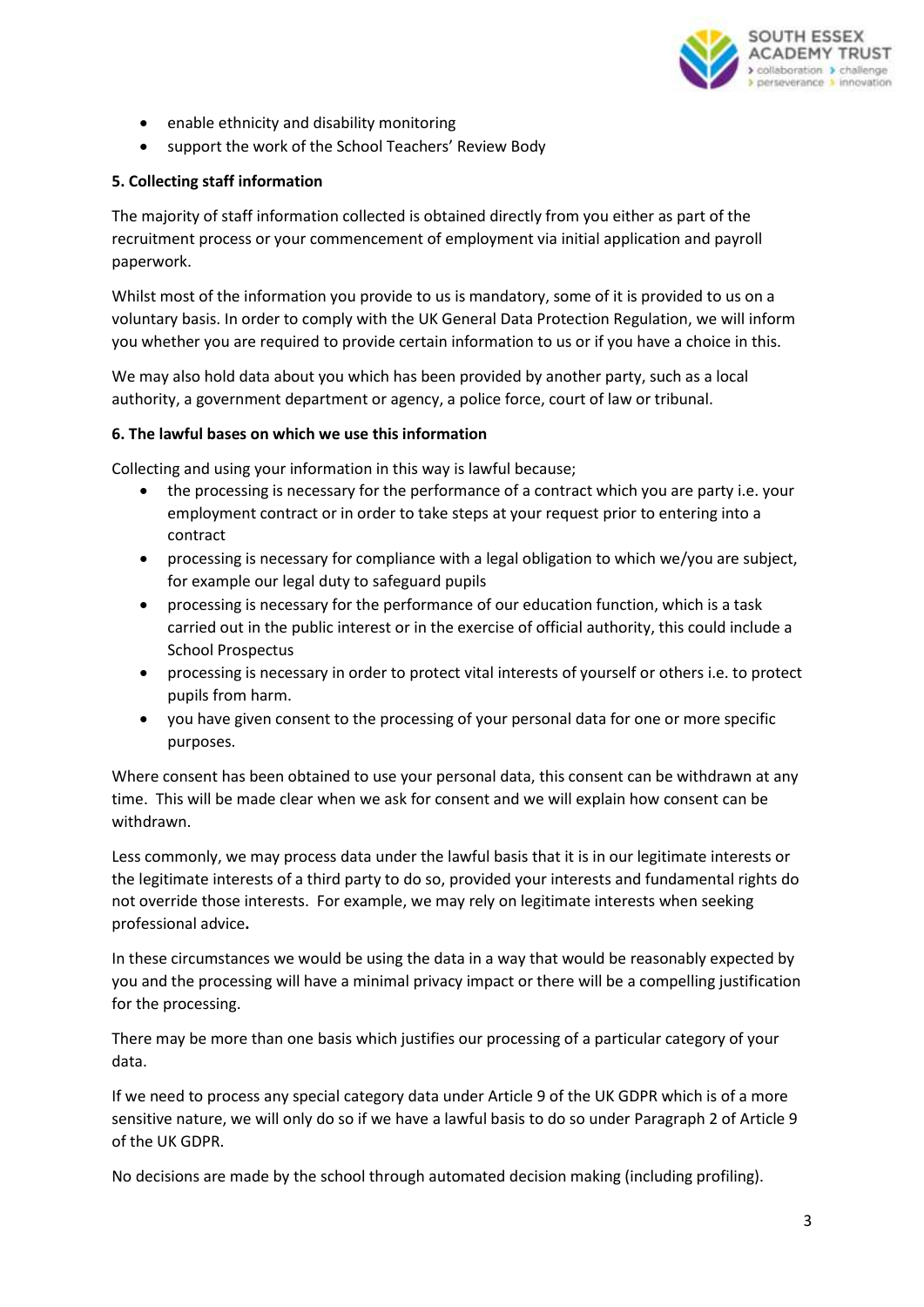

# **7. Storing data**

The security of your personal data is of paramount importance to us. The majority of the personal data we hold is stored electronically, in our secure IT systems, or in hard copy either at our secure office premises or at a secure offsite archive provider. It may also be stored by third parties processing your data on our behalf but this will comply in accordance with a data processing agreement.

Most staff data is retained:

- throughout the period during which the member of staff remains employed by the school and
- up to six years plus the current year once a member of staff leaves the school.

Data is kept in accordance with our retention policy which can be viewed upon request by contacting the school. When personal data is no longer needed, we will dispose of it in a secure manner. In order to protect data whilst it is in our possession we have data protection policies and procedures in place. These include strong organisational and technical measures and these are reviewed regularly.

For further information on how data is protected please contact the school's Data Protection Officer whose contact details can be found at the end of this privacy notice.

## **8. Sharing staff information**

We do not share information about staff with any third party without consent unless the law and our policies require or allow us to do so or there is a duty to the public to reveal the information, e.g. regulatory bodies, tax authorities, the department for education or education funding agency.

Where it is legally required, or necessary (and it complies with data protection law) we may share personal information about you with:

- Our local authority; we are required to share information about our staff with our local authority (LA) under section 5 of the Education (Supply of Information about the School Workforce) (England) Regulations 2007 and amendments. We would also share information regarding safeguarding concerns to meet our legal obligations.
- Payroll, pension data and Human Resources (HR) to enable you to be paid, ensure you are paying the correct amount and maintain your entitlement to a pension upon your retirement or for the purposes for HR management for example.
- The Department for Education (DfE) The Department for Education (DfE) collects personal data from educational settings and local authorities via various statutory data collections. This data sharing underpins staff policy monitoring, evaluation and links to school funding/expenditure and the assessment of educational attainment. We are required to share information about our school employees with the Department for Education (DfE) under section 5 of the Education (Supply of Information about the School Workforce) (England) Regulations 2007 and amendments.

For more information about the department's data sharing process, please visit: <https://www.gov.uk/guidance/data-protection-how-we-collect-and-share-research-data>

All data is transferred securely and held by the DfE under a combination of software and hardware controls which meet the current government security policy framework. For more information, please see the 'How the Government uses your data' section of this privacy notice.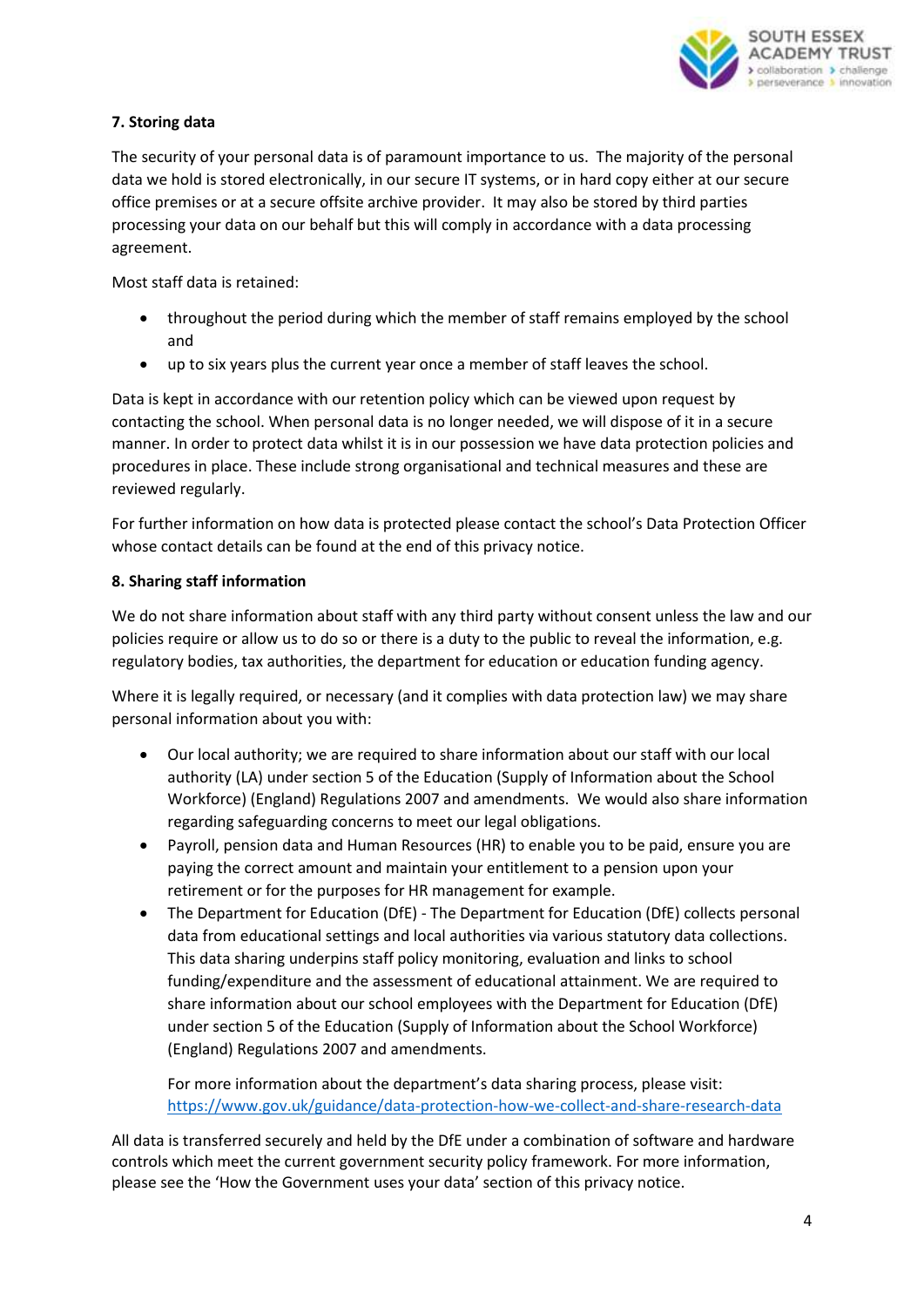

- Her Majesty's Revenue and Customs (HMRC) in conjunction with your legal obligation to pay income tax and make national insurance contributions
- Health authorities for the purposes of sickness absence management or return to work adjustments for example
- Absence Insurance Services for the purposes of sickness absence management
- IT support services necessary for the performance of our education function
- Our auditors to ensure compliance with our legal obligations
- Ofsted is our regulator so we may share your personal information with them in the exercise of official authority
- Trade unions and associations to support Trust employees

Less often, we may also need to share information with other individuals or organisations. These may include charities and voluntary organisations, professional advisors and consultants including legal, police forces, courts and tribunals.

We do not currently transfer personal data to a country or territory outside the European Economic Area, should we need to we would do so in accordance with data protection law.

## **Why we share school staff information**

Our disclosures to third parties are lawful because one or more of the following reasons apply:

- the disclosure is necessary for the performance of a contract which you are party i.e. your employment contract or in order to take steps at your request prior to entering into a contract
- disclosure is necessary for compliance with a legal obligation to which we/you are subject, for example our legal duty to safeguard pupils
- disclosure is necessary for the performance of our education function, which is a task carried out in the public interest or in the exercise of official authority
- disclosure is necessary in order to protect vital interests of yourself or others i.e. to protect pupils from harm.
- you have consented to the disclosure for one or more specific purpose
- disclosure is necessary under the basis of legitimate interests or the legitimate interests of a third party to do so.

## **9. Requesting access to your personal data and your data protection rights**

Under data protection legislation, you have the right to request access to information about you that we hold by making a 'subject access request'. If you make a 'subject access request', and if we do hold information about you, we will;

- Give you a description of the information held
- Tell you why we are processing it and for how long we will keep it
- Explain where we got it from if not from you
- Tell you who it has been, or will be, shared with
- Let you know whether any automated decision-making is being applied to the data, and any consequences of this
- Give you a copy of the information in an intelligible form.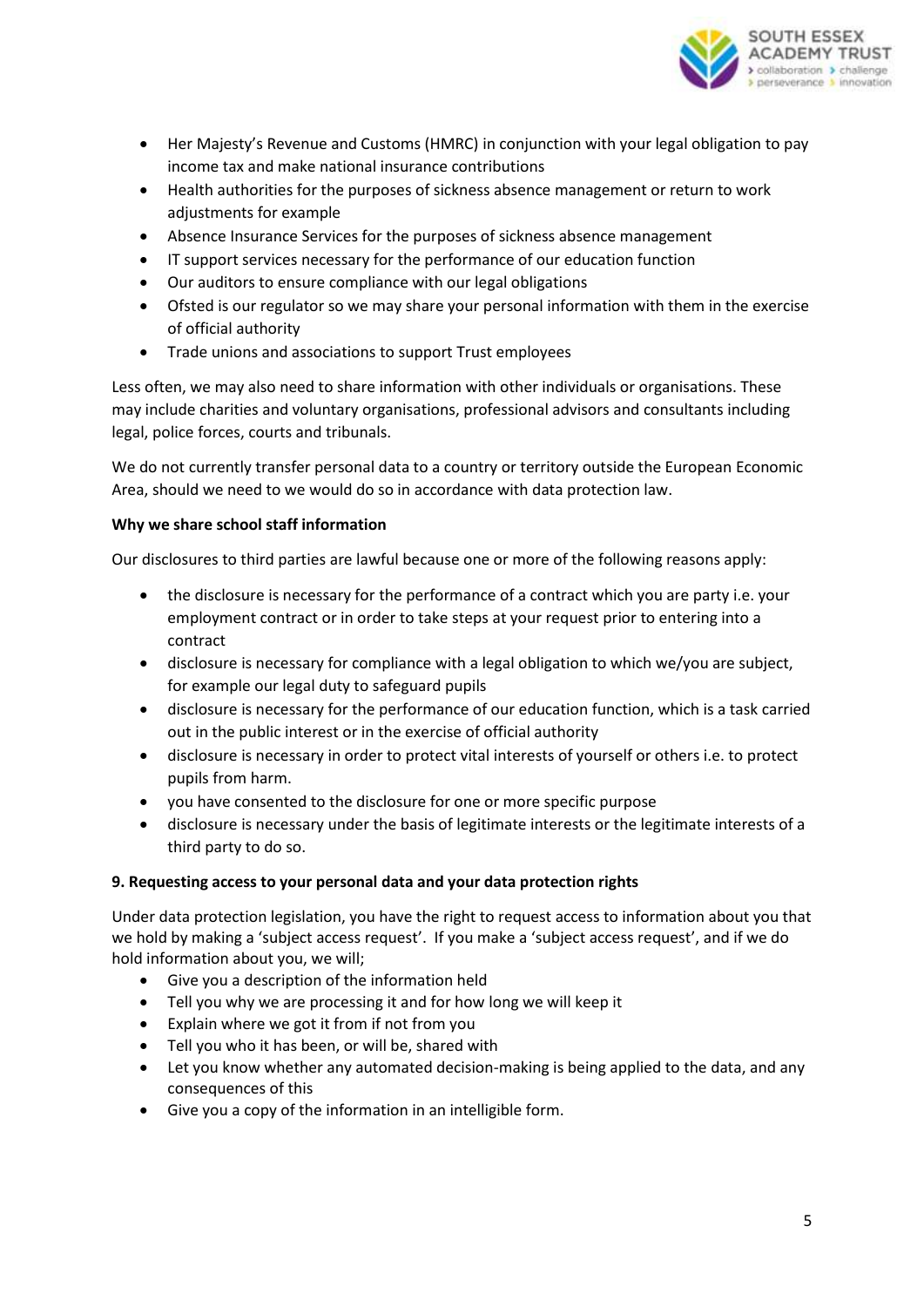

Data protection law provides you with the following legal rights in certain circumstances:

- request access to a copy of your personal data that we hold;
- request rectification of your personal data if you believe the information we hold about you is inaccurate or incomplete;
- request erasure of your personal data where you believe we have no good reason to continue processing it;
- object to the processing of your personal data in certain circumstances such as where we are processing it for our "legitimate interests", for direct marketing or on the legal basis of "public task";
- ask to restrict the processing of your personal data in certain circumstances such as where you wish to suspend its processing whilst you establish its accuracy or the reason for processing it;
- withdraw your consent to the processing of your personal data, if we are processing it on the basis of your consent;
- request the transfer of your personal data (the right to data portability) to another organisation in a specific format that makes it easy for them to use.

Some of these legal rights do not apply in all circumstances. We may be able to refuse or partially refuse requests in certain circumstances such as where a legal exemption applies.

If you would like to make a 'subject access request' or exercise another of the above rights, please contact our Data Protection Officer whose contact details are listed at the end of this notice.

## **10. Withdrawal of consent and the right to lodge a complaint**

### **Withdrawing consent**

Where we are processing your personal data with your consent, you have the right to withdraw that consent at any time by contacting the Data Protection Officer via [dpo@seacadamytrust.co.uk](mailto:dpo@seacadamytrust.co.uk)

### **Making a complaint**

We take any complaints about our collection and use of personal information very seriously. If at any time you are not happy with how we are processing your personal information or have any other concern about our data processing, please raise this with the Trust by contacting our Data Protection Officer (see Contact us below) to express your concerns. If you are not happy with the outcome you may raise a complaint with the Information Commissioner's Office;

Information Commissioner's Office Wycliffe House, Water Lane, Wilmslow, Cheshire, SK9 5AF 10

Alternatively, you can;

- report a concern online at<https://ico.org.uk/concerns/>
- call 0303 123 1113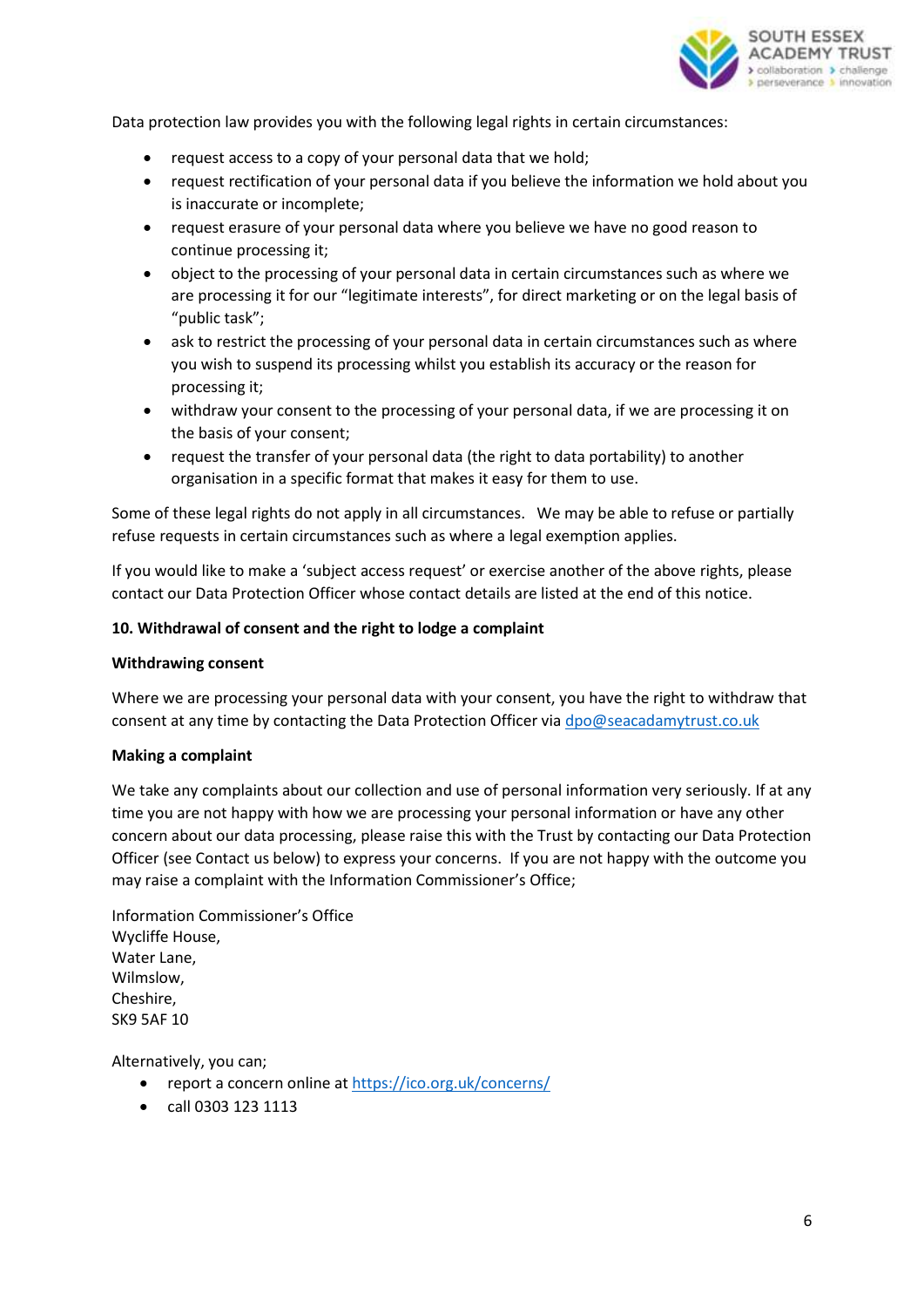

### **Review and Update**

We may need to review and update this privacy notice periodically, so we recommend that you revisit this information from time to time. This version was last updated on 08 March 2022.

## **11. Contact us**

If you have any questions or concerns or you would like more information about anything mentioned in this privacy notice, please contact our Data Protection Officer (DPO):

Data Protection Officer (DPO) South Essex Academy Trust Westwood Academy Beresford Close Hadleigh Essex SS7 2SU Email: [dpo@seacademytrust.co.uk](mailto:dpo@seacademytrust.co.uk)

## **12. How the Government uses your data**

The workforce data that we lawfully share with the Department for Education through data collections:

- informs departmental policy on pay and the monitoring of the effectiveness and diversity of the school workforce
- links to school funding and expenditure
- supports 'longer term' research and monitoring of educational policy Data collection requirements

To find out more about the data collection requirements placed on us by the Department for Education including the data that we share with them, please go to <https://www.gov.uk/education/data-collection-and-censuses-for-schools>

## **Sharing by the Department for Education (DfE)**

The Department for Education may share information about employees with third parties who promote the education or well-being of children or the effective deployment of school staff in England by:

- conducting research or analysis
- producing statistics
- providing information, advice or guidance.

The DfE has robust processes in place to ensure that the confidentiality of personal data is maintained and there are stringent controls in place regarding access to it and its use.

Decisions on whether the DfE releases personal data to third parties are subject to a strict approval process and based on a detailed assessment of:

- who is requesting the data
- the purpose for which it is required
- the level and sensitivity of data requested; and
- the arrangements in place to securely store and handle the data.